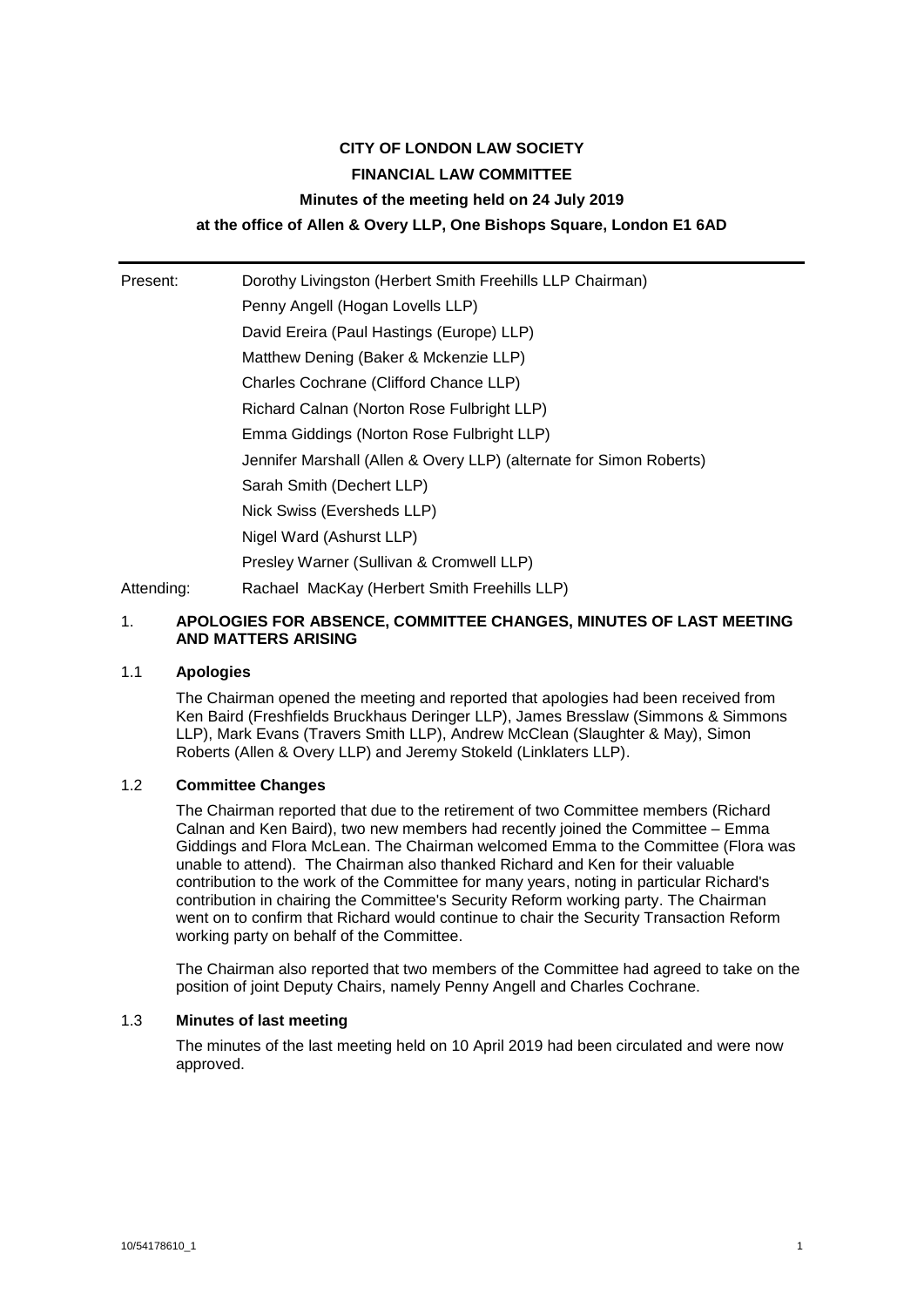# 2. **SECURED TRANSACTION REFORM**

# 2.1 **CLLS Secured Transactions Law Reform/Code**

Richard Calnan reported that the conference which had taken place in April to discuss the Security Transaction Code had been well attended and had been very useful in further refining ideas and the draft. Since the Conference, a further meeting had taken place to discuss the treatment of assignments of book debts and which had concluded that practitioners saw no advantage in making such assignments registrable. This was therefore being removed from the Code.

A revised draft of the Code had recently been circulated by Richard to the Committee for comment. The next meeting of the working party was planned for the autumn.

# 2.2 **European Commission (EC): Proposed Regulation on effects of assignment of claims on third parties**

There was nothing to report on this. The Committee would continue to keep a watching brief.

# 3. **LIBOR – PLANNED END AT END OF 2021**

The Committee's working party chairman (Charles Cochrane) reported on recent developments and key issues. As previously discussed, legacy contracts are particularly at risk of unexpected consequences. The Committee would continue to keep a watching brief.

# 4. **UK JURISDICTION TASKFORCE OF THE LAWTECH DELIVERY PANEL CONSULTATION REGARDING CRYPTOASSETS, DISTRIBUTED LEDGER TECHNOLOGY AND SMART CONTRACTS**

The Committee was reminded that a paper principally written by Tolek Petch (Slaughter & May) responding to a UK consultation dated 9 May issued by the LawTech Delivery Panel on crypto-assets, distributed ledger accounts and smart contracts, had recently been supported and submitted by the Committee.

The Committee was grateful to Tolek and Slaughter & May for this contribution and would watch for further developments.

# 5. **INTERPRETATION CLAUSES IN COMMERCIAL CONTRACTS**

Richard Calnan addressed the Committee to explain his suggestion that it might be useful and might create greater certainty, for contracting parties to include an interpretation clause in commercial contracts, rather than leaving interpretation largely in the hands of the courts. The proposed clause would be much broader than the type typically seen currently and suggested drafting was circulated.

There was a lively debate about the idea, with both advantages and disadvantages being expressed. There was particular concern about the loss of flexibility this approach would have and also whether this would be a suitable approach for highly technical or specialist contracts (*cf* a set of standard terms).

Members were asked to suggest colleagues who might be keen to discuss the suggestion further with Richard.

# 6. **ELECTRONIC SIGNATURES**

The outcome of the Law Commission's consultation on e-signatures was awaited (expected summer 2019). The Committee would continue to keep a watching brief.

# 7. **BEIS CONSULTATION ON CORPORATE TRANSPARENCY AND REGISTER REFORM (COMPANIES HOUSE)**

It was noted that the Committee is contributing to the work of the Company Law Committee, which intends to respond to the BEIS Consultation on Corporate Transparency and Register Reform (Companies House) and that responses were due by 5 August 2019.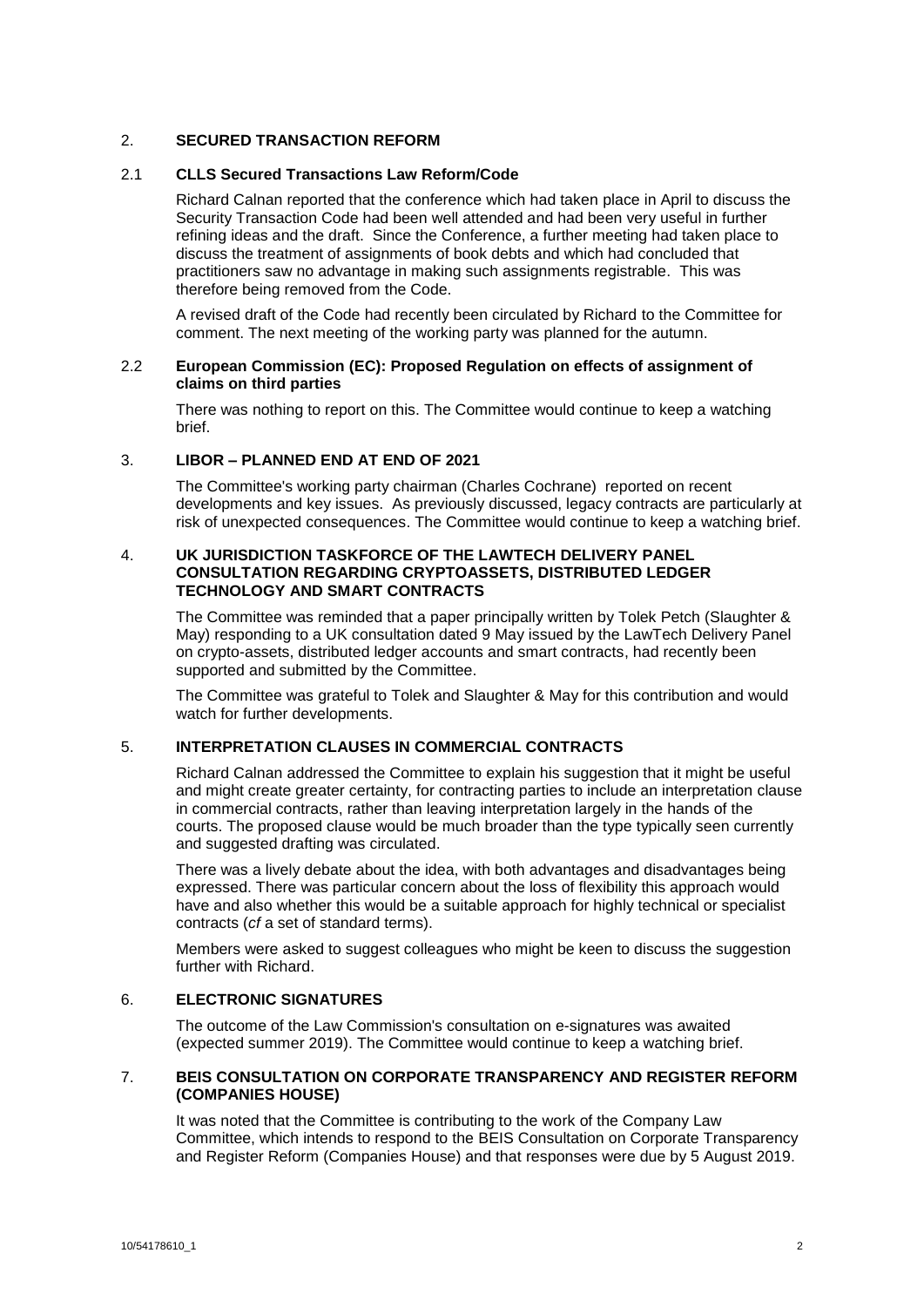# 8. **GOVERNMENT PROPOSALS FOR A NEW REGISTER OF BENEFICIAL OWNERS OF OVERSEAS COMPANIES WHICH OWN UK PROPERTY**

The Committee was reminded that the draft Registration of Overseas Entities Bill were published in July 2018. The Government had recently issued its response to the Joint Committee Report (May 2019), from which it appeared that few changes to the Bill would be made. Issues for lenders therefore remained. The timing for taking this forward is uncertain.

# 9. **EBA CONSULTATION PAPER: DRAFT GUIDELINES ON LOAN ORIGINATION AND MONITORING (EBA//CP/2019/04)**

It was noted that an EBA Consultation Paper: Draft Guidelines on Loan Origination and Monitoring had been issued on 19 June 2019 (with responses due by 30 September 2019). Overall, the Committee felt that the proposals were very bureaucratic. It was also thought that this fell more within the remit of the LMA and therefore that enquiries should be made with the LMA to see if this Committee could contribute to or support its response.

# 10. **COMPETITION: NEW NATIONAL SECURITY CONTROLS - COMPETITION LAW COMMITTEE'S SUBMISSION AND COOPERATION WITH COMPANY LAW COMMITTEE**

The Committee was reminded that a new interim UK national security regime is already in force in relation to high tech and defence companies and that the Government's response to the consultation on the new regime is awaited.

The Committee was also reminded that the new EU framework law has come into force but will not apply until 11 October 2020. It may not impact on the UK, depending on the circumstances in which the UK ceases to be bound to apply EU law. The Regulation is mainly concerned with transactions affecting more than one Member State.

# 11. **FINANCIAL STABILITY: EU BANK RECOVERY AND RESOLUTION DIRECTIVE, ARTICLE 55 – CONTRACTUAL RECOGNITION OF BAIL-IN**

## 11.1 **Resolvability of Too Big to Fail Financial Institutions – BRRD Proposed Moratoria and amendments to Article 55: BRRD II**

It was reported that Directive (EU) 2019/879 (**BRRD II**) entered into force at the end of June 2019 and Member States must legislate by 28 December 2020. The Directive is accompanied by Regulation (EU) 2019/877 on the loss absorbing and recapitalisation capacity of credit institutions as investment firms (**SRMRII**). This will apply from 28 December 2020. It was noted that if the UK has left the EU without any transitional period, it may require primary legislation to adopt BRRD II and SRMRII.

# 12. **INSOLVENCY (ALL)**

## 12.1 **Insolvency and Corporate Governance – Government Response to Consultation**

The Committee was reminded of the radical changes to English insolvency law currently being proposed, including:

- a new restructuring plan to facilitate a cross-class cram down;
- a new restructuring moratorium; and
- a new prohibition in insolvency termination clauses in contracts for goods or services.

The Committee benefitted from receiving an overview and update on the status of this consultation from Jennifer Marshall (Chair of the CLLS Insolvency Law Committee) and hearing about that Committee's main concerns with the proposals, in particular the new moratorium and new monitor proposals. The Committee will continue to keep a watching brief.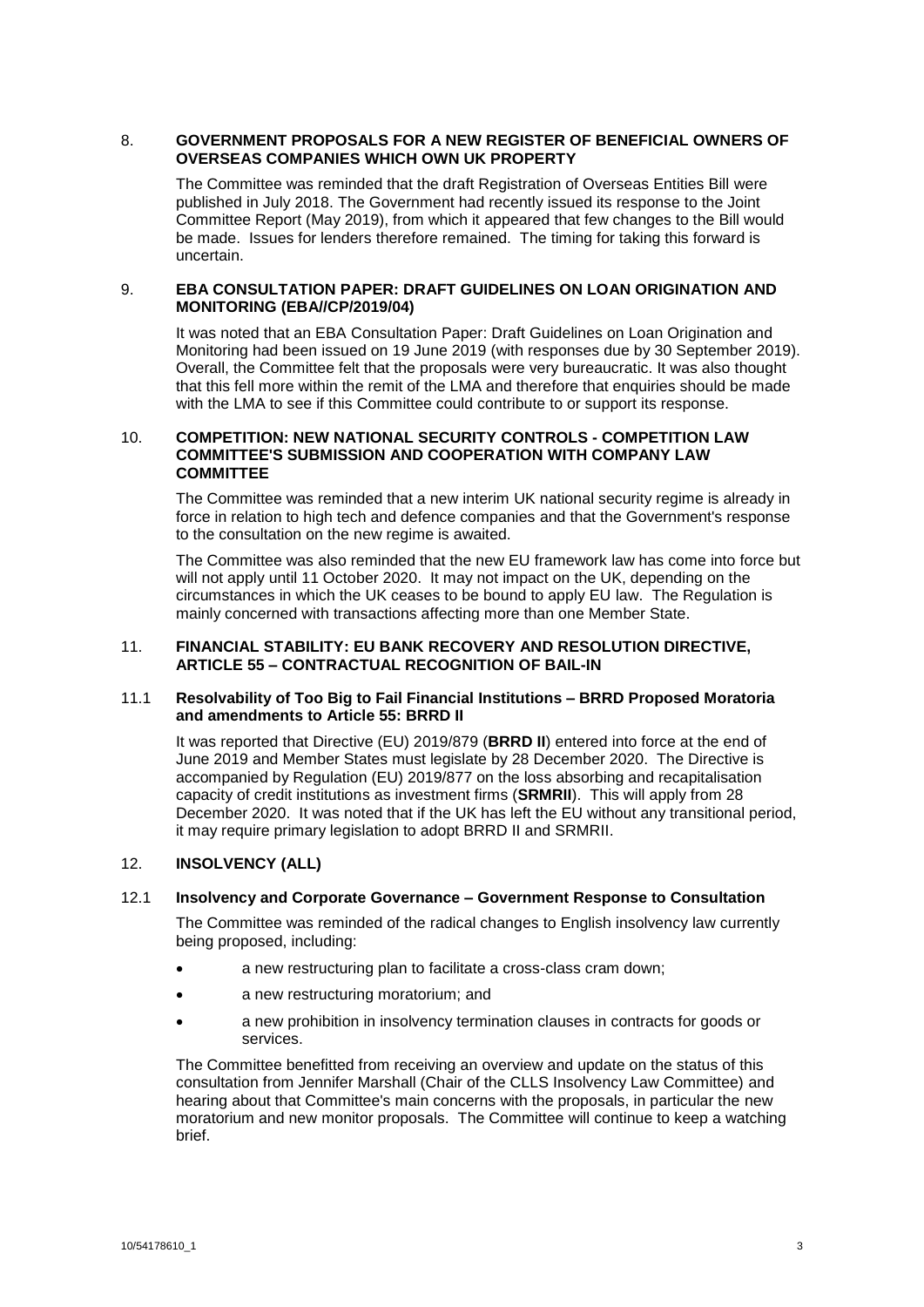# 12.2 **EU adoption of Commission proposal for a Directive on preventive restructuring frameworks, second chance and measures etc. ((EU 2019/1023)**

It was reported that Directive (EU) 2019/1023 on preventive restructuring frameworks, on discharge of debt and disqualifications and measures to increase the efficiency of procedures concerning restructuring insolvency and discharge of debt and amending Directive (EU) 2017/1152 has now appeared in the Official Journal and came into force on 16 July 2019. It requires Member States to implement changes by 17 July 2021 (extendable by a year in certain circumstances). It seems unlikely this will come into force in the UK as EU law, although this could happen if there is a transition period which is extended to end 2021 or 2022.

# 12.3 **Financial Collateral Arrangements (No. 2) Regulations**

Nothing to report on this. Further developments are awaited.

## 13. **BREXIT**

It was noted that Exit Day under The European Union (Withdrawal) Act 2018 and EU law is now 31 October 2019, and that the Withdrawal Agreement's status is unchanged due to the political situation.

It was also noted that UK Finance has had analyses prepared and has provided summaries on key issues to its members. It is now considering a second round to legislation, some of which corrects errors in the first round.

The UK is due to adhere to the Hague Convention on choice of court on 1<sup>st</sup> November 2019 if the UK leaves the EU without a deal on  $31<sup>st</sup>$  October (at which point the Brussels Regulation would cease to apply as between the UK and continuing EU countries).

It was also noted that a second Hague convention on the Recognition and Enforcement of Foreign Judgments in Civil and Commercial matters of wider scope than the first convention has recently been finalised and that the EU has announced its intention to adopt this Convention. The UK can only join independently once it has left the EU. Any two independent countries adopting this Convention will bring it into force between contracting parties. The EU only counts as one country for this purpose as the Convention will not apply between EU Member States: they apply the Brussels Regulation Rules.

It was also noted that the UK National Archives has recently launched two new services:

- EU Exit Web Archive this comprises a wide selection of documents from EUR-Lex up to the point of exit and aims to provide an official UK reference point for EU law at exit day.
- Legislation originating from EU this EU legislation and EU Directives published before exit day and will include a full timeline of changes pre-exit and will incorporate annotated amendments made by UK legislation post-exit.

## 14. **ANY OTHER BUSINESS AND CLOSE**

## 14.1 **US QFC Stay Rules**

It was reported that the relevance or otherwise of the US QFC (qualified financial contracts) Stay Rules to syndicated loans were causing some issues in practice. The Rules are designed to improve the resolvability and resilience of US global systemically important banking organisations. The Committee was reminded that the LSTA had produced a briefing note on the QFC Stay Rules which had been circulated by the LMA to its members. It was also noted that the LMA were keeping this under review.

## 14.2 **Close**

There being no further business that meeting closed.